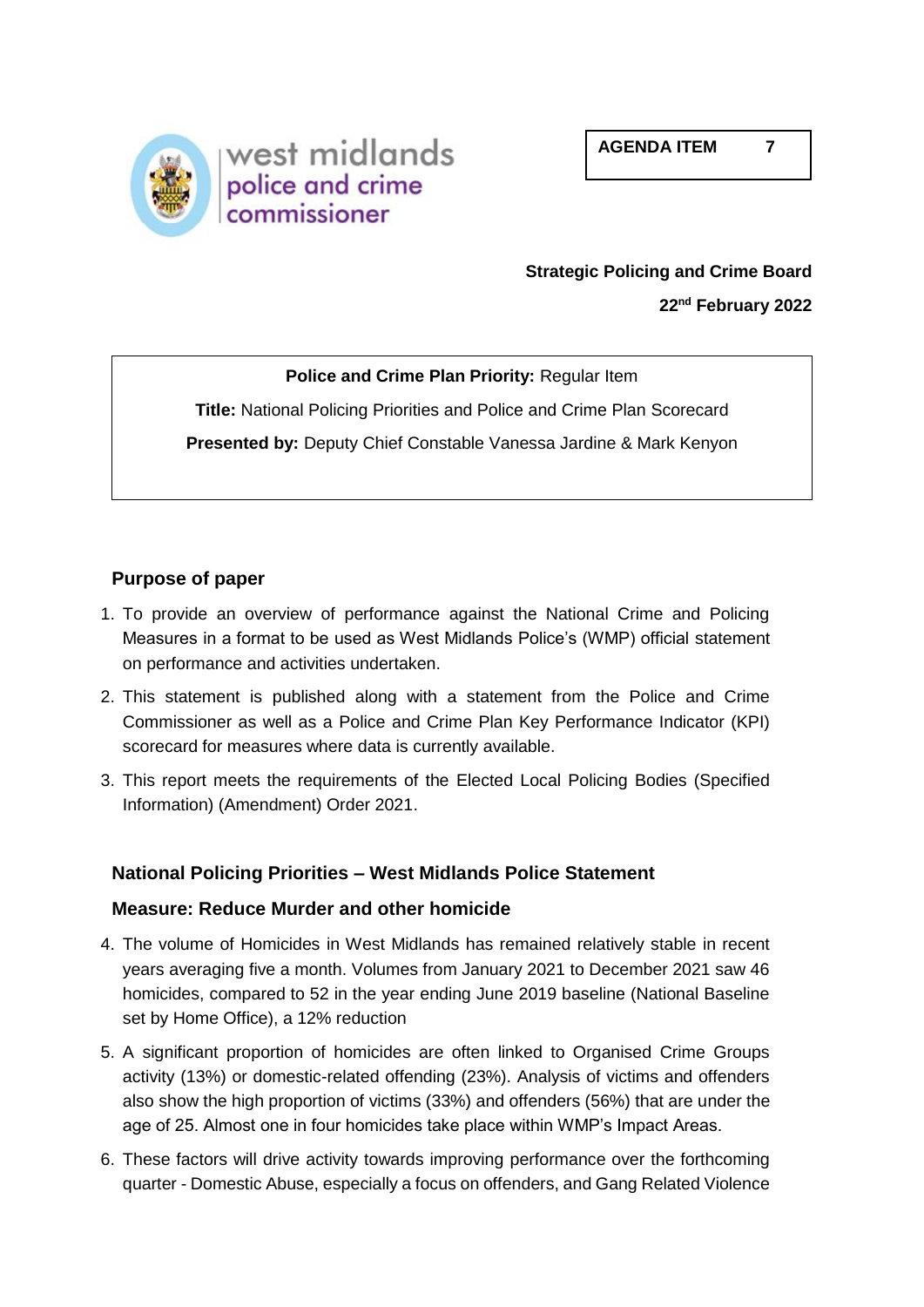remain Force Tactical Priorities for the next period. Operation Maximise has already seen a reduction of 300 suspects for Domestic Abuse whilst serious youth violence activity has resulted in 100 arrests, 365 stop and searches, 53 weapons recovered, 84 referrals and over 200 intelligence reports.

7. Proactive joint work with Guardian Task Force, CMPG / Traffic and local policing to combat Serious Youth Violence within Operation Fresco – a BW operation into organised crime group and urban street gang activity – helped achieve the higher than average outcomes.

#### **Measure: Reduce Serious Violence**

- 8. The national measure for Serious Violence relates to hospital admissions, after seeing several years of increases, levels of hospital admissions for under 25s with sharp object wounding have reduced since the peak in the baseline year (2019). The last 12 months (November 2020 to October 2021) saw 145 episodes, a reduction of 70 compared to the national baseline ending June 2019. The last 12 months' hospital admissions have been stable at between 10-15 each month. Police recorded crime data for Violence With Injury is showing an increase of 12% vs year ending June 19, a part of this is improvement in Crime Data Recording. The biggest increase has coincided with introduction of Connect. Overall Knife Crime is also increasing + 23% but is similarly linked to better recording as majority of knife crime is robbery which is reducing but more knifes are being recorded as used. One of the biggest rises in crime is around possession of weapons (+52%) however this isn't recovery of more weapons totally but again more crimes where weapons are mentioned in the offence.
- 9. Firearm discharges saw 162 incidents in the baseline 12 months; this has reduced by 15 in the year ending December 2021 to 147. In the last quarter a total of 33 discharges took place – none were fatal, although injury was caused in 13 of the incidents. 12 of the 33 discharges can be linked to gang-associated nominals / gang activity. A further seven discharges were linked to drug dealing / county lines activity. Shotguns have been the most commonly used firearm this quarter with a shotgun being discharged in 20 of the 33 discharges (61%).
- 10. WMP's response to firearms is through Operation Captiva. This coordinates firearms activity throughout the Force, understanding the current threat picture and monitoring performance. This quarter there have been 36 firearms warrants, 64 drugs warrants and 196 Captiva visits reported on at the weekly Captiva meetings, these levels are very similar to those reported on in the last report in September 2021
- 11. Project Guardian is WMP's response to Serious Youth Violence. Within this response WMP has a dedicated operational resource, the Guardian taskforce, a team of 22 officers with enhanced training around behavioural tactics to support focused operational activity in hotspot areas. The taskforce brings a structure with them to deployments to promote enhanced local engagement, to set objectives with the community around violence and apply scrutiny to stop and search and police tactics.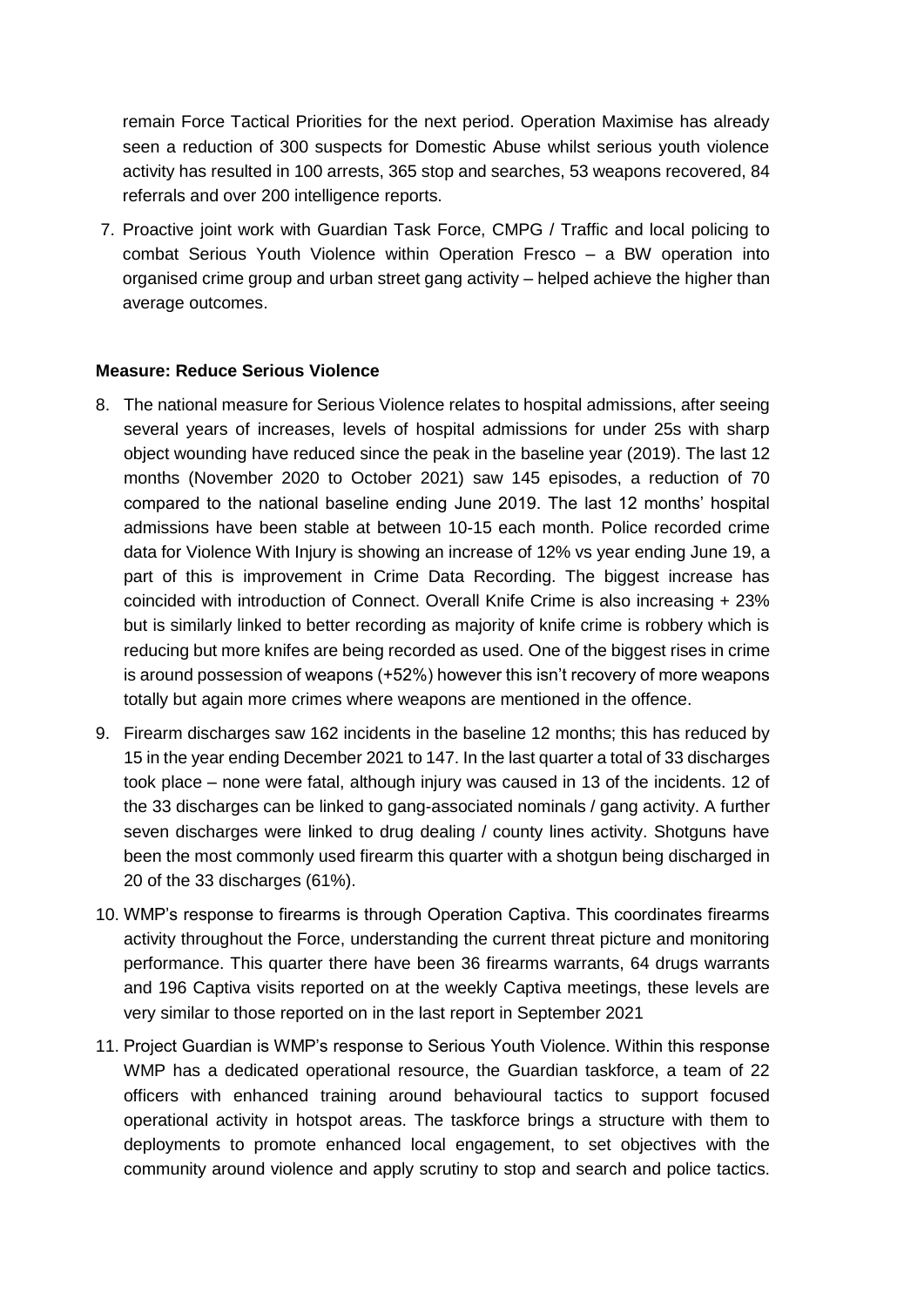The Guardian taskforce is currently deployed into Birmingham West but is reviewed as part of the Force Tasking Process

- 12. Additional funding from the Home Office is deployed in the following ways: Extended Neighbourhood Policing Unit (NPU) budgets for hotspot policing in Impact Areas; a Night Time Economy fund that is biddable by all eight NPUs based on bespoke plans
- 13. WMP are committed to support the Violence Reduction Unit (VRU) as a key partner. The Violence Reduction Unit is a partnership organisation that aims to reduce violent crime across the West Midlands region. It benefits from the expertise of partners in public health, criminal justice, sports, education, and policing in order to take on a collaborative approach towards reducing violence. WMP invest a Chief Inspector and two Inspectors into the VRU to support programme delivery and integration. The effective partnership between WMP and VRU is critical to addressing serious youth violence in the short, medium and long term, not just from the perspective of what we do but how we do it. As a partnership organisation, the VRU report separately but are a key member of Strategic Violence board and Local Policing Governance board
- 14. A new strategic group chaired by Assistant Chief Constable Claire Bell has been launched to target Violence Abuse and Intimidation against Women and Girls and a strategy has been produced. A series of delivery plans will support this strategy

## **Measure: Disrupt Drug Supply and County Lines**

- 15. Referrals into Drug Treatment have increased over the last calendar year from 1,087 to 1,229
- 16. Drug Testing in Custody was paused for most of 2021, but recommenced in October. Since then, 707 tests have been undertaken with a positive rate of 58%.
- 17. Year-to-date, there have been 1,685 positive drug disruptions. Of these, 286 County lines disruptions have been recorded, with 568 arrests with 157 charges
- 18. Between January and December 2021, 124 referrals were made to the National Referral Mechanism (NRM) which mention County Lines as a criminal exploitation subtype

#### **Measure: Reduce Neighbourhood Crimes**

- 19. The national measure will be based on the Crime Survey for England and Wales, but this isn't available at Police Force Area level, so recorded crime will be used as a proxy
- 20. Total Burglary has been reducing since the peak in November 2018, partially helped by more hybrid working following lockdown, meaning more people are working from home. The year ending June 2019 saw West Midlands record 28,675 Burglaries; in the last statistics produced by the Home Office, this had reduced to 19,018, a 34%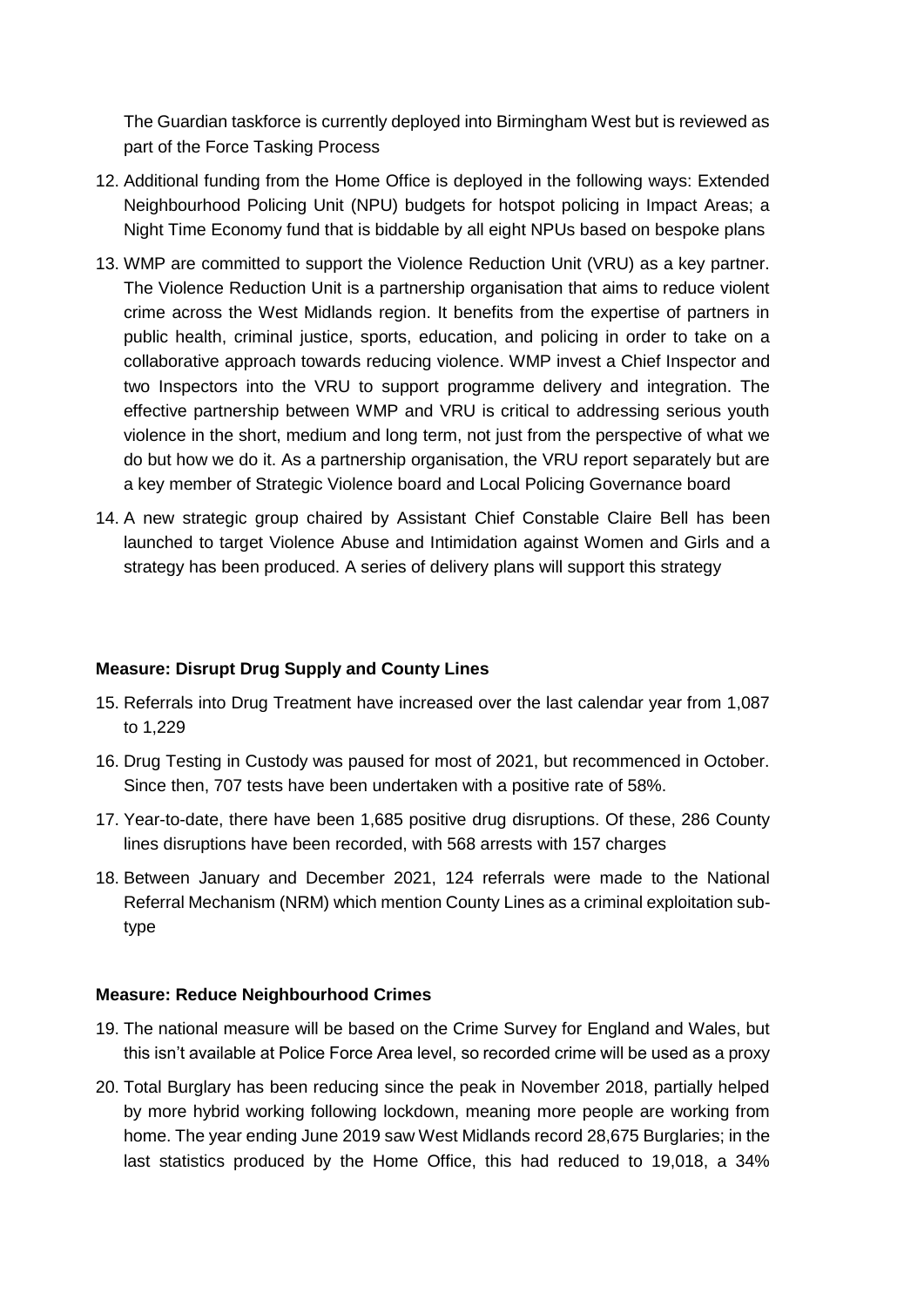reduction. After three quarters of 2021/22, the levels are still below the pre-Covid baseline, although slightly up compared to 2020/21

- 21. Robbery saw a peak in offending in October 2018 and the year ending June 2019 saw 8,945 robberies recorded. The last full 12 months of data saw 7,509 robberies, a 16% reduction. Following the successive lockdowns, with the return of schools and the night time economy, robberies have started to rise and November 2020 figures were comparable with November 2019
- 22. Vehicle Crime is currently down 16% compared to the baseline, however the last few months have seen an upward trajectory – especially around theft of vehicles – with December being the highest month for several years. An issue with global supply for car parts is driving demand for these parts, including microprocessors and semiconductors, and the increased demand for second hand vehicles has pushed volumes up significantly in last 12 months. Keyless entry is now the preferred way to steal vehicles. Theft of Vehicle has been elevated to a Force Tactical Priority and a sophisticated communications plan to raise awareness and promote crime prevention advice is underway
- 23. Theft from Person has reduced by 1% compared to the baseline, however, these numbers have started to rise with November being the highest month for three years. Theft of mobile phones is a significant contributor to this, especially in the night time economy

#### **Measure: Improve Satisfaction**

- 24. There is no local data for the national measure since before the pandemic hit, however the previous Crime Survey for England and Wales sample showed West Midlands to be below the national average for perceptions that police do a good job
- 25. WMP, in partnership with the Police and Crime Commissioner's office, has developed a Citizen Charter and service standards. The Charter essentially outlines the minimum standards that WMP intends to uphold whenever and wherever it deals with citizens. It was developed following consultation with members of the public and WMP employees and acts as a guide both for employees and citizens, letting employees know what is expected of them, and informs citizens what to expect from WMP
- 26. Following the pilot of an SMS survey in late 2020, the citizen satisfaction project embedded this survey tool into business-as-usual from February 2021 onwards, giving an increased voice to the public about the service they have received. The survey obtains real time service satisfaction from the public across a much wider range of police involvement that our previous surveys have been able to.
- 27. Information from SMS surveys is segmented against multiple factors, including incident type, caller demographics, location, day of week, time of day and down to team and individual level in order to gain insight, learn, develop and reward. The survey is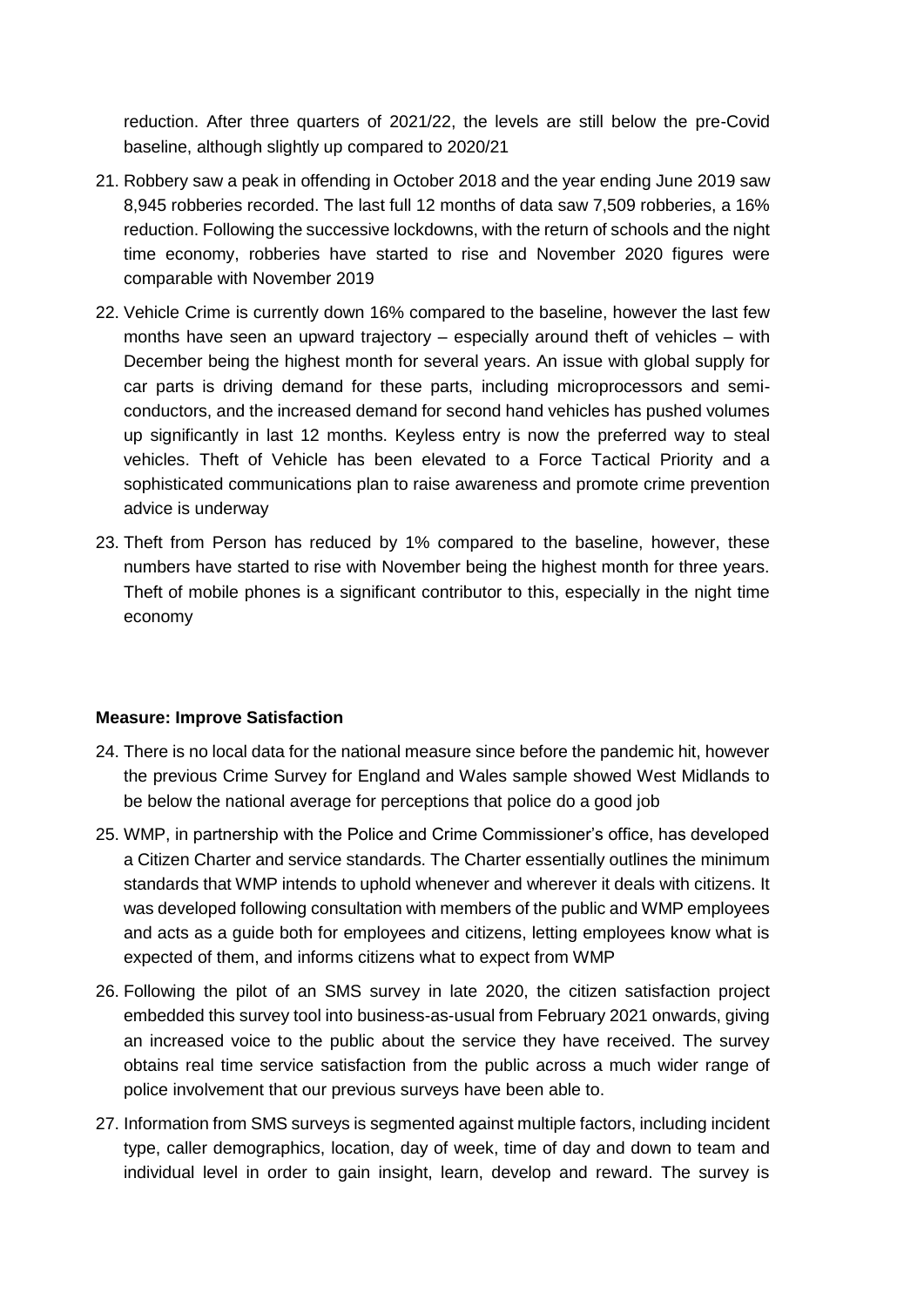reviewed regularly to learn further and make any necessary adjustments and explore long term impacts

- 28. The SMS survey is sent to all people who contacted us via telephone for all incident types which are deemed to not put the public at risk or be insensitive around the nature of the call. Work is ongoing to develop a process that captures feedback from vulnerable victims and witnesses without placing them at any risk
- 29. Current response rates for the SMS surveys are 10%, which is higher than the 6% response rate for previous email surveys. 51% of respondents provide us with free text comments. 50% of respondents provide us with their demographic data
- 30. During the last quarter the SMS survey roll out has included Initial Investigations and the telephone-based Priority Investigations. Data from December showed that 79% of respondents were happy with the service they received and only 17% would have preferred a face to face visit from an officer
- 31. Further roll outs of the SMS surveys are scheduled for Force Criminal Investigation Department (FCID) and Neighbourhood Policing Units in 20

## **Measure: Tackle Cyber Crime**

- 32. The National Measure data is not available at police force area level. Therefore, proxy measures on online and fraud offences will be used, this will be from WMP data systems rather than Home Office data
- 33. Similar to the national picture, online and fraud offences have jumped up significantly since the pandemic. Compared to the 2019 baseline, cyber enabled offences have seen almost a five-fold increase
- 34. Cyber enabled offences have more than doubled in last 6 months compared to similar period pre-pandemic, with November recording 2,738 offences, the highest monthly total ever recorded categorised as happening online. This now makes up 9% of all crime in the region. Although some of this may be a product of improved crime recording methods and the better identification through the introduction of CONNECT, nationally Fraud had seen a 36% increase compared with the year ending September 2019. This included large increases in "advance fee fraud", "consumer and retail fraud" and "other fraud" and may indicate fraudsters taking advantage of behaviour changes related to the coronavirus (COVID-19) pandemic, such as increased online shopping and increased savings. Computer Misuse offences have also nationally increased by 89% compared with the year ending September 2019, largely driven by a 161%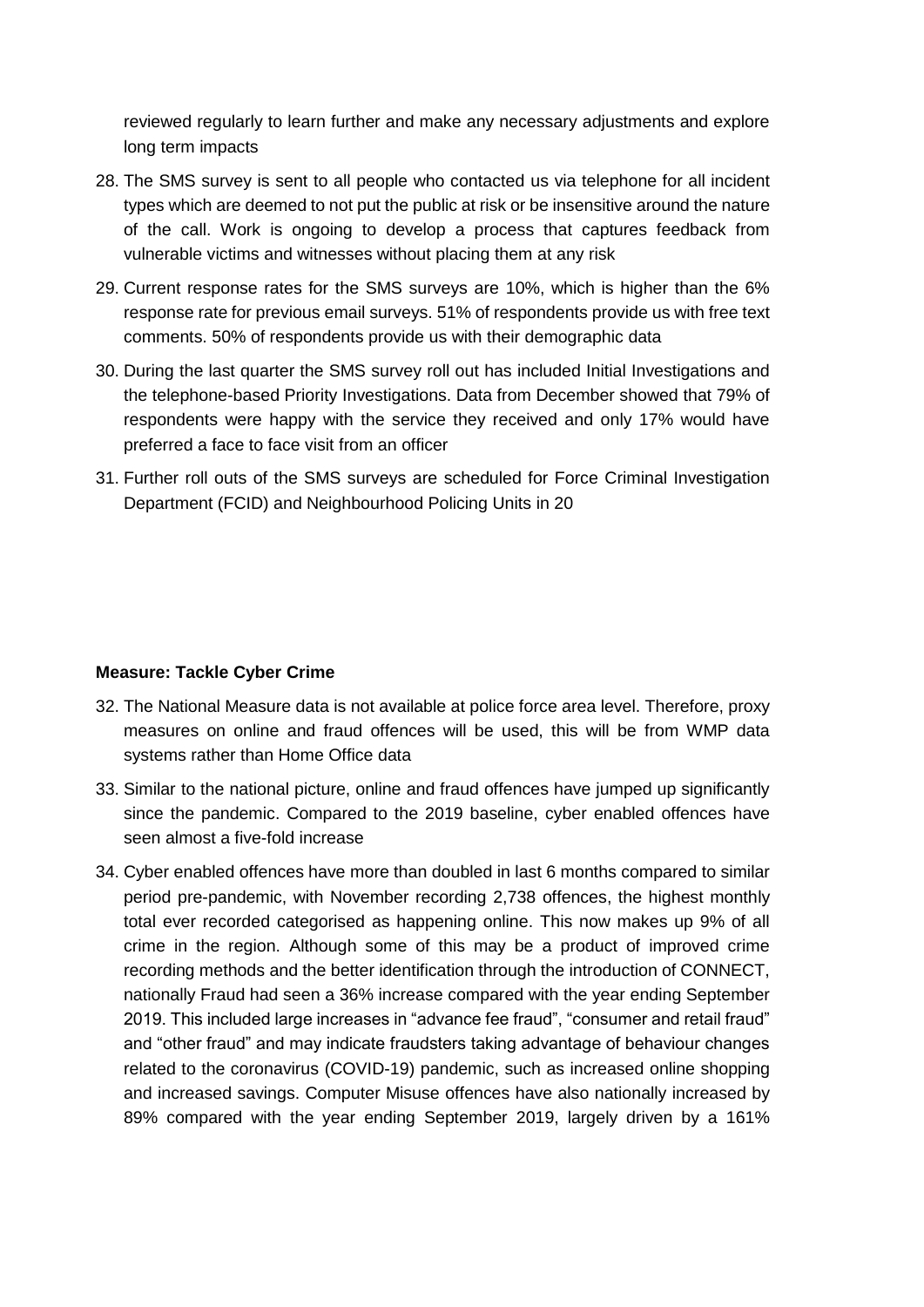increase in "Unauthorised access to personal information (including hacking)" offences. 1

- 35. Reports to Action Fraud continued to increase in the last calendar year, although this trend slowed since the summer. This has also been seen with investigations disseminated to West Midlands Police from other agencies reducing by 4% across the calendar year compared to 2020
- 36. Identify fraud, such as impersonations for credit cards, remains the most common type of Fraud with about 60% of all fraud reports

Author(s): Harry Barton, Stuart Gardner

Job Title: Head of Strategy and Direction, Business Planning & Performance Senior Manager

<sup>-</sup><sup>1</sup> Crime in England and Wales - [Office for National Statistics \(ons.gov.uk\)](https://www.ons.gov.uk/peoplepopulationandcommunity/crimeandjustice/bulletins/crimeinenglandandwales/yearendingseptember2021#fraud)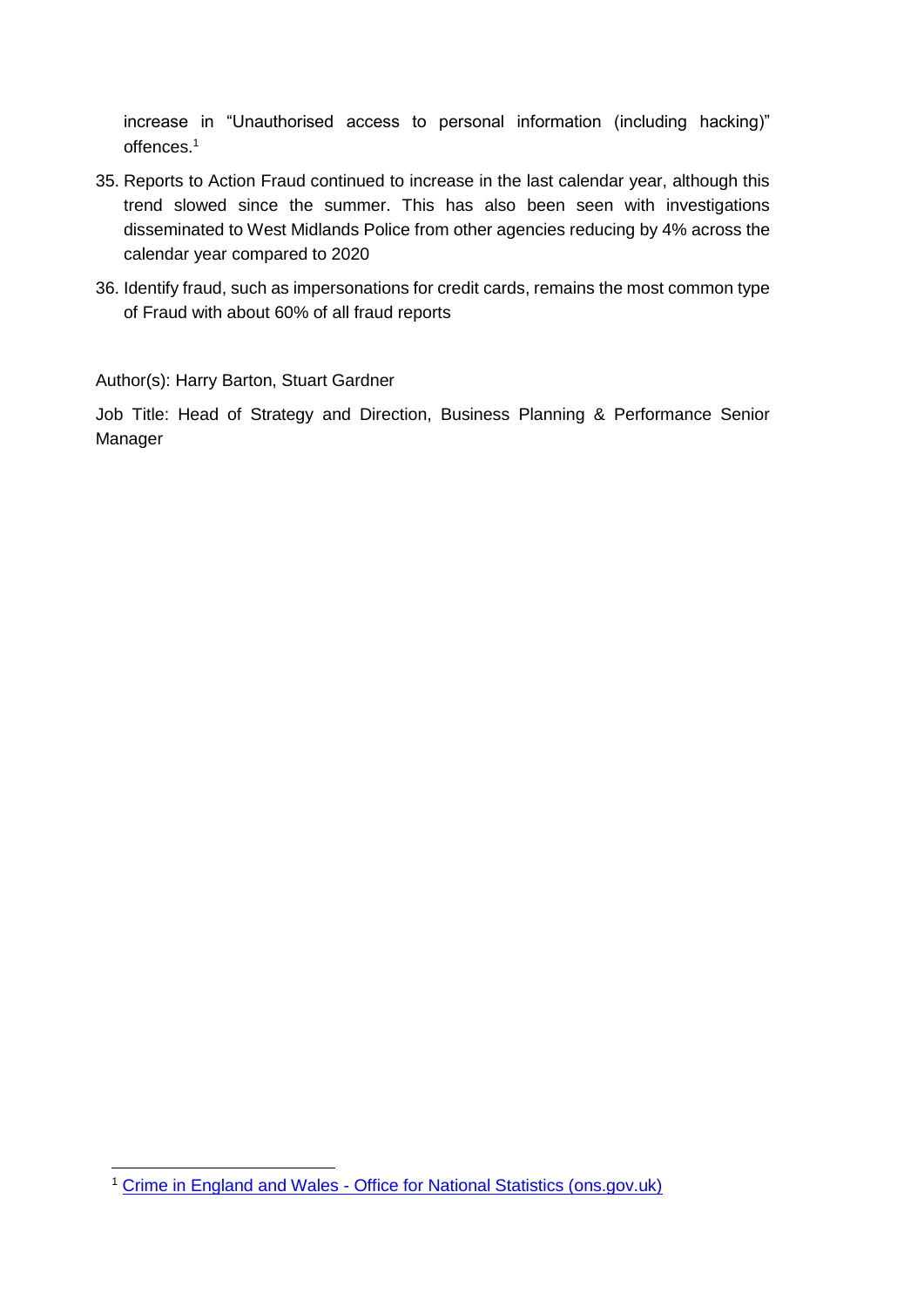## **National Policing Priorities – West Midlands Police and Crime Commissioner Statement February 2022**

#### *Introduction*

37. This statement meets the requirements of the Elected Local Policing Bodies (Specified Information) (Amendment) Order 2021 as it pertains to the National Policing Priorities.

#### *Homicides and Serious violence*

- 38. Levels of homicide are lower than the baseline year ending June 2019. Levels of hospital admissions for under 25s with a sharp object and firearm discharges are also decreasing. These developments are welcome.
- 39. That said, HMICFRS has noted that West Midlands Police are tackling higher levels of serious crime, such as firearms and knife crime offences, when compared to other force areas. Some forms of violence have been rising in the West Midlands for several years, driven in no small part by poverty, deprivation and inequality. The West Midlands faces the highest overall level for crime severity
- 40. Local authorities in more deprived, urban areas, have seen much greater cuts to funding than those serving more affluent areas. It is no surprise then that forces like West Midlands Police are faced with a more challenging environment than forces in less disadvantaged areas. It is important that the police funding formula review reflects these realities
- 41. Over the past couple of years, serious youth violence is an area in particular which has increased within the West Midlands. For the current financial year to date, serious youth violence has increased by almost 20% on the same period in 2019/20, in part driven by changes in crime recording practice. Instances of serious youth violence where a knife was used remain stable. The development of multi-agency violence reduction activity in the immediate aftermath of an incident, providing support to young people if involved or connected, is growing in importance as a means to stop the transmission of violence
- 42. Whilst robust policing is key, the prevention and tackling of violence can only be achieved through strong and sustained partnership activity, in which communities play a leading role. The West Midlands Violence Reduction Unit continues to play a key role; drawing upon the expertise of partners in public health, criminal justice, sports, education, and policing in order to take on a collaborative approach towards reducing violence. The development of innovative schemes such as "Step Together" – which protects 18,000 children in the region on their route to and from school – demonstrate the innovation and capacity evident in local violence reduction partnerships. The announcement by Birmingham City Council of significant new investment in youth services to support violence reduction – albeit only for a year initially – shows the strong partnership approach we have in place
- 43. At the close of Q3, 10, 579 children and young people, and 184 adults had been supported through VRU partnership interventions, 321 young people had received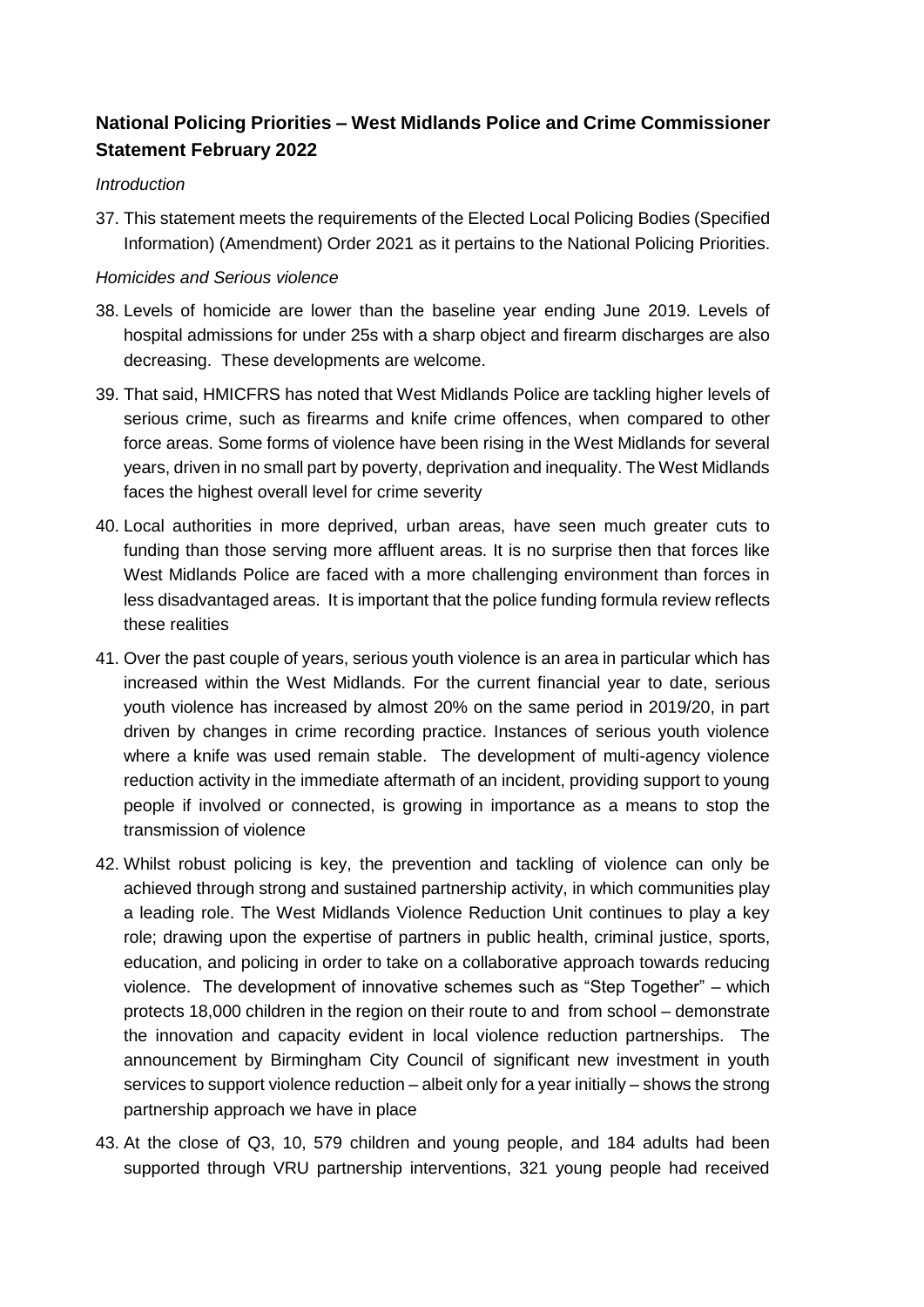intensive therapeutic support and over 200 young people had been able to access cognitive behaviour therapy through the VRU funded Heal Hub

- 44. Serious youth violence will be the subject of an upcoming HMICFRS joint thematic inspection. I trust that HMICFRS will consider the wider systemic factors in relation to violence. I await the insights that result from this inspection and, in particular, any examples of best practice in regards to partnerships and in implementing the serious violence strategy. In the meantime, I will continue to work with West Midlands Police and the partnership that supports the West Midlands Violence Reduction Unit to prevent and reduce violence. Future inspections need a more fully joined up approach, properly encompassing health, education and social care as well as criminal justice agencies
- 45. We await public confirmation of multi-year funding for violence reduction. While a commitment to multi-year funding is welcome, the partnership will consider both whether the level of funding is comparable to that received in previous years, and the implications of the likely requirements for local match funding. We will work together as a partnership to develop co-commissioning approaches where possible
- 46. Work to develop West Midlands Police as a "trauma informed" organisation continues, with over 400 WMP officers and staff taking part in bespoke training to date The need to expand this work and, importantly, identify resources that can support training in partner organisations, is clear. The value of trauma informed practice in custodial environments is becoming very clear

#### *Drug Supply and County Lines*

- 47. Robust enforcement action against those producers, suppliers and dealers involved in the drug economy to disrupt the supply of drugs, and effective action to safeguard those coerced into involvement in the drug economy, remains in place, supported by both West Midlands Police, the West Midlands Regional Organised Crime Unit, and other partners. Performance in this regard has been strong. Reducing demand for illicit drugs is key to this issue and I continue to work with partners to divert individuals who commit low-level drug offences away from the Criminal Justice System towards harm prevention and treatment
- 48. Within West Midlands Police's statement, it is noted how we have seen increases in onward referrals to specialist treatment over the past year. Further, we are also seeing increases in the proportion of offenders who are engaged with treatment services
- 49. A key strategy in diverting individuals towards treatment and harm prevention is the use of alcohol treatment and drug rehabilitation requirements as part of sentencing. There has been an increase in the proportion of offenders who are eligible for these, with some encouraging case studies showing that offenders are engaging regularly and providing negative screens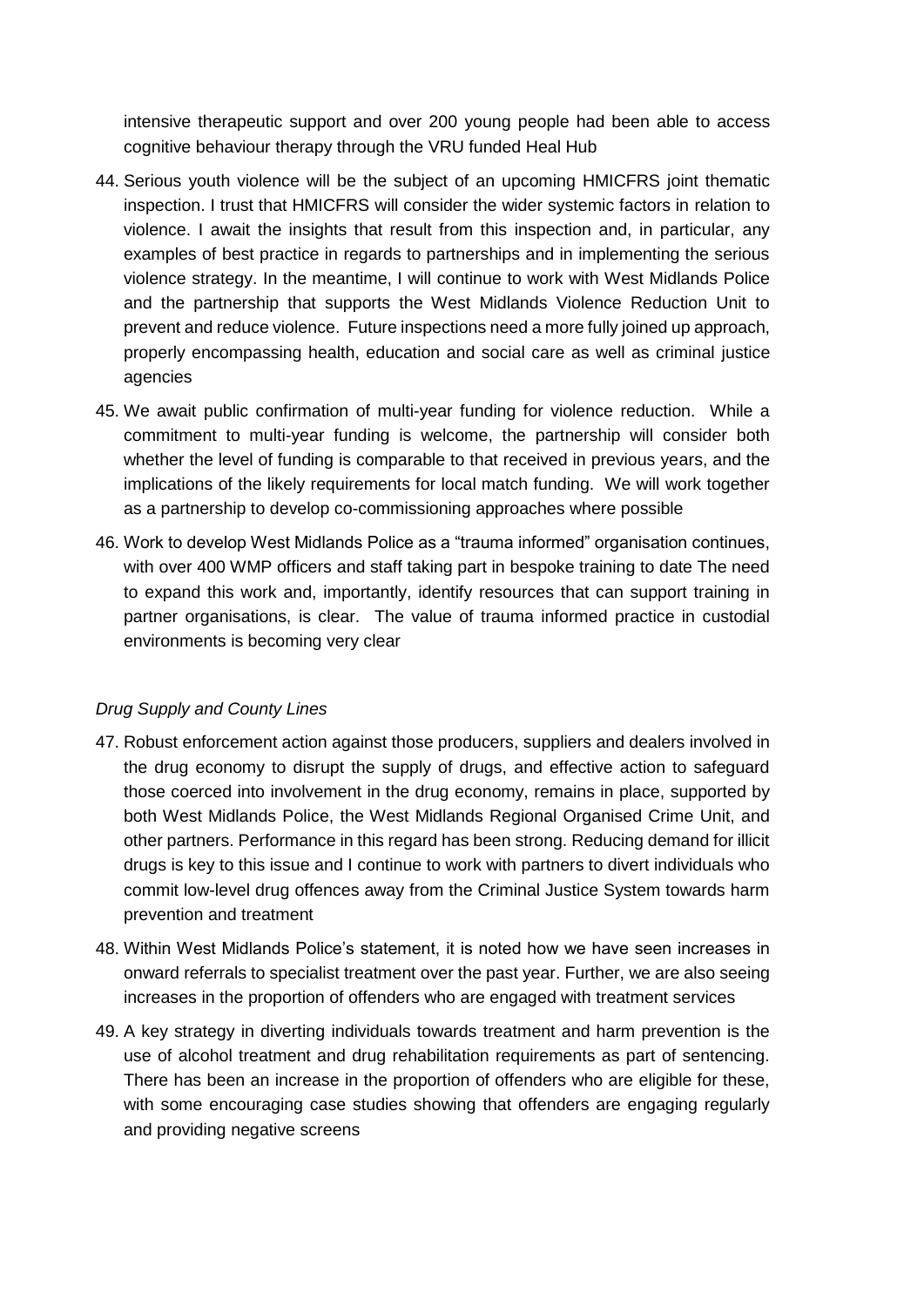- 50. The launch of Harm to Hope, the new national drugs strategy, offers some potential for further development of drug treatment services. I am hosting a partnership event to develop collaborative working in this area. There are interventions best delivered at local authority, Force and regional levels, and the event will explore these opportunities. It is hoped that the forthcoming commissioning framework will support innovative collaborative working of this sort, with funding flexibility to respond appropriately
- 51. The Violence Reduction Unit continues to support the prevention of exploitation of young people through County Lines, with many precursor risk factors overlapping with involvement in serious youth violence. The VRU leads a nationally recognised partnership silver function, coordinating wider prevention activity to complement ROCU and police proactive activity, and has also supported the development of local authority and police exploitation hubs. The regional multi-agency Criminal Exploitation and Missing Board brings partners together to progress important shared policies across police, children's services and the health sector such as forced concealment, safer relocation and the provision of new services for reachable moments for girls and young women who have become caught up in county lines
- 52. The likely break in provision of the County Lines victim support service, caused by Home Office procurement planning, is of particular concern. The service, funded directly by the Home Office, may end in March 2022, with 80 young people in our region currently receiving support, while tendering for a new service gets underway. The current provider is not taking new referrals and is issuing notices to staff. With the upcoming Easter Holidays seeing likely increased risk, the decommissioning of the service is causing concern among Directors of Children's Services and other safeguarding partners locally

#### *Neighbourhood crime*

- 53. My Police and Crime Plan commits West Midlands Police to reductions in acquisitive crime, including burglary, robbery, and theft of motor vehicles
- 54. Historically, the West Midlands have seen higher rates of robbery than most similar police forces elsewhere and so welcome the reductions being seen on the baseline
- 55. The increases which are starting to be seen in theft from the person offences is an area which we will monitor, a long-term trend of decreasing robbery and increasing theft from the person might suggest a change in tactics in this space. It is understood that the night time economy has been driving an increase in violence over the past 6 months, and so an increase of mobile phone theft in the night time economy at the same time is something which needs more understanding. I will continue to support West Midlands Police to work closely with night time economy businesses
- 56. The increases which are being seen in vehicle crimes over the previous quarter are noted. Keyless car theft is an issue which has been raised previously. From our analysis, some types of cars appear to be more susceptible and/or more targeted than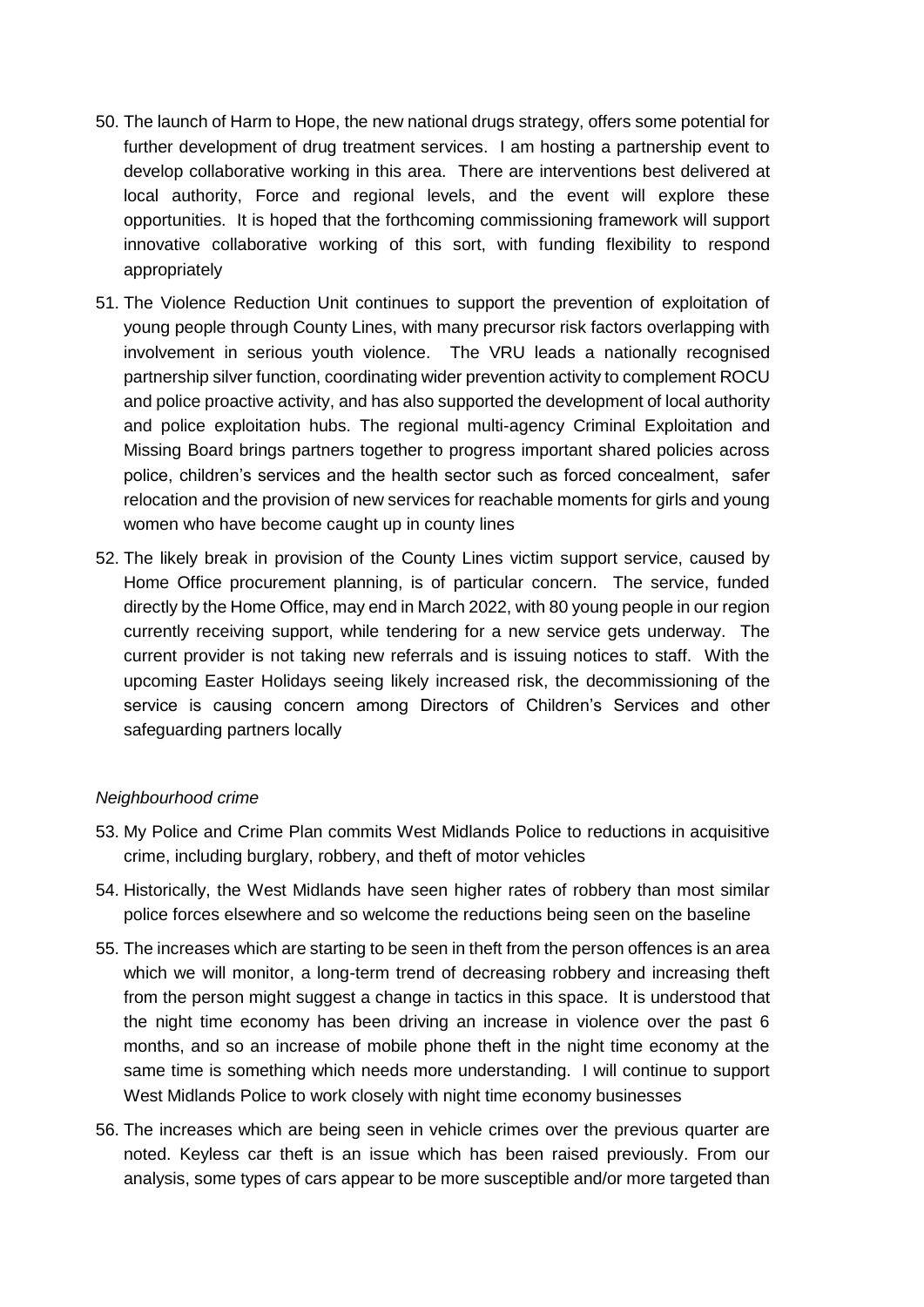others. I will be working with car manufacturers to understand what can be done to help owners protect themselves from car thefts. There is a need for action on preventing the sale of equipment that can be used to facilitate keyless car theft. It is likely that some keyless car thefts are linked to serious and organised crime for export. There is a need to better understand whether stolen parts are finding their way into the mainstream economy

57. I have committed to rebuilding community policing, with the objective of both reducing the measurable harm caused by crime in high priority neighbourhoods, and perceptions of crime and anti-social behaviour in these areas. We are reviewing the use of anti-social behaviour powers across the Force to better understand their effectiveness. The Police and Crime Plan includes a commitment to make better use of management information to understand the efficacy of local policing

#### *Victim satisfaction*

- 58. We are continuing to work with West Midlands to build up a picture of satisfaction locally. Recent trials in SMS surveying are promising but we are still working on presenting a more comprehensive picture of satisfaction within the West Midlands
- 59. We know that demand for Police services within the West Midlands are at an all-time high, with wait times longer than they should be on some channels. The PEEL inspection 2021/2022 shows that the police funding model is failing to allocate resources appropriately to address threat, risk and demand. West Midlands Police is an efficient police force, yet, as the Inspector's commentary notes, lacks the capacity and resources to cope with the demand it faces
- 60. I will work with West Midlands Police to ensure that resources are made available, where possible, under the uplift programme and to tackle the national failure to fully implement the existing police funding formula
- 61. Victims services funding is a barrier to the services victims receive. With the exception of COVID-19 funding, core victims service has had a real terms reduction over a number of years. It is notable that the end of some short-term funding streams means that total funding available for victims in the West Midlands in 2022-23 will fall by about half a million pounds
- 62. My Victims Commissioner is undertaking work with criminal justice partners to understand and improve the experiences of victims in the criminal justice system. We are working as a criminal justice partnership to assess and improve our compliance with the Victims Code, and made a significant contribution to the consultation on the proposed Victims Bill
- 63. The Force is undertaking an externally supported review of its investigatory processes in preparation for our participation in Operation Soteria, starting in March 2022. More broadly, we are further developing our approaches to obtaining information regarding trust and confidence in West Midlands Police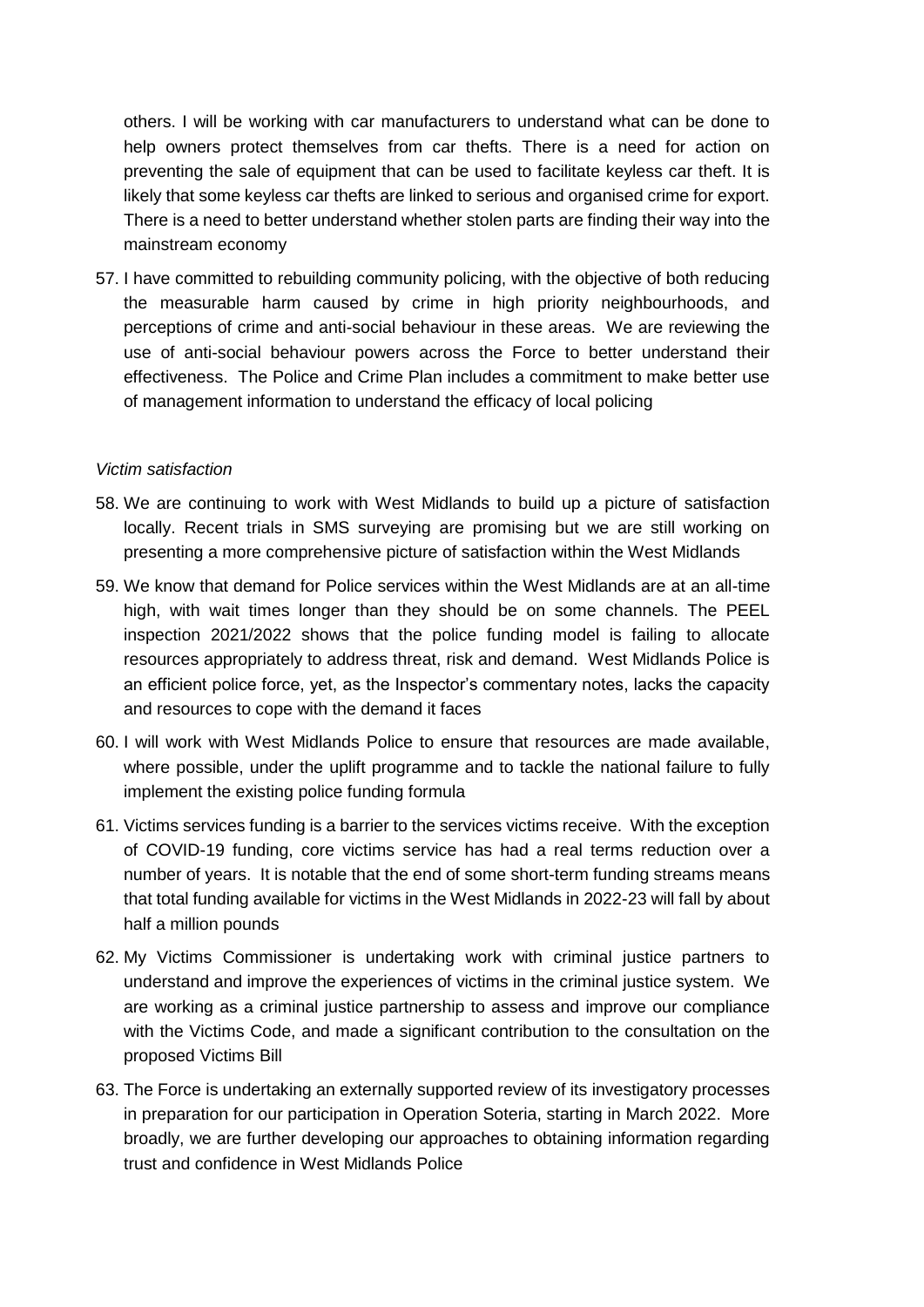- 64. This year we will be developing an "Ending Male Violence Against Women and Girls Alliance" to work with partners to prevent crimes against women and girls and respond effectively when they take place. My Police and Crime Plan includes a number of specific objectives in this area, including increased use of civil enforcement powers, respond more positively to breaches of civil orders, and improving the provision of domestic abuse perpetrator interventions. Collectively this will lead to improvements in support to victims
- 65. I am satisfied that West Midlands Police has made significant progress in compliance with crime recording standards, thereby offering greater assurance that victim experiences are being captured more fully. However, the consequences of this compliance in matters such as likely criminal justice outcome rates and the challenges associated with "decriming" an incident need to be fully understood. The implications of the "DG6" charging guidelines also merit further examination

### *Fraud and cybercrime*

- 66. The rises seen in cybercrime and fraud are a concern. Fraud and computer misuse offences increased during the pandemic at a time when other crime saw decreases. Despite this and its continued increase, fraud continues to be treated as a low-priority or victimless crime
- 67. The HMICFRS report on fraud in 2021 concluded that there was a need for a greater investment into anti-fraud capabilities. This investment needs to match the scale of the problem. However, subsequent government announcements since the Investigators conducted their revisit, such as the Beating Crime Plan, fall considerably short of the mark
- 68. I will continue to increase awareness of cybercrime and fraud, and the steps people can take to protect themselves. I will continue to work with partners locally, utilising the West Midlands Fraud Board to monitor rates of Fraud and Cyber Crime and to direct action as appropriate. However, more needs to be done to make fraud a priority nationally

## **Reporting frequency**

69. Reports on performance against the Police and Crime Plan and the National Priorities will be reported at the Strategic Policing and Crime Board on a quarterly basis, with the latter required by the Elected Local Policing Bodies (Specified Information) (Amendment) Order 2021.

## **Recommendations**

70. The board is asked to note the contents of this report.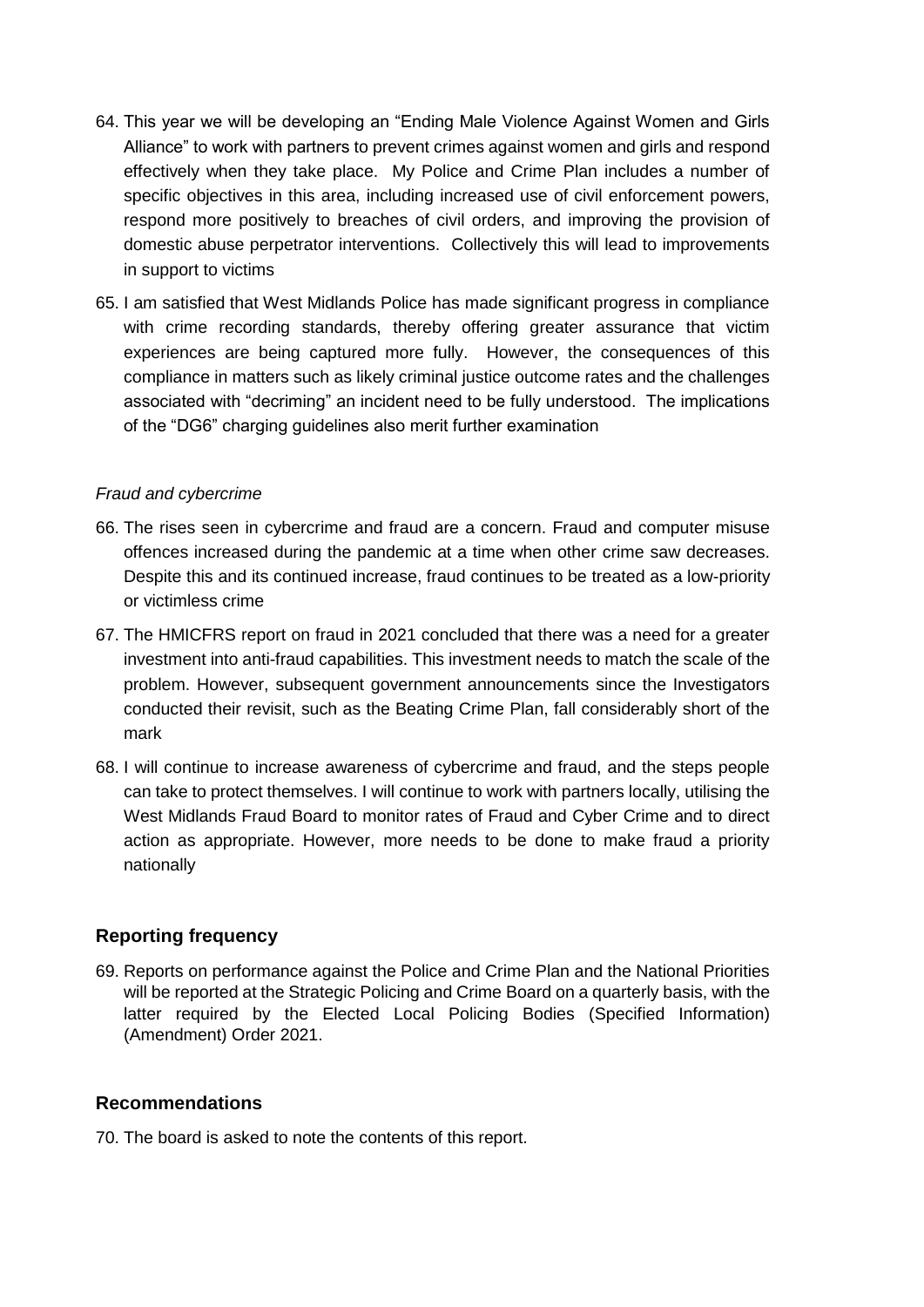| Appendix A - Police and Crime Plan KPI Scorecard |  |  |
|--------------------------------------------------|--|--|
|--------------------------------------------------|--|--|

| Rebuilding community policing |                                                                                                                                                                                                                                                                                                                                                                            |                                                                                                                                                                                    |                                                                                                                                 |
|-------------------------------|----------------------------------------------------------------------------------------------------------------------------------------------------------------------------------------------------------------------------------------------------------------------------------------------------------------------------------------------------------------------------|------------------------------------------------------------------------------------------------------------------------------------------------------------------------------------|---------------------------------------------------------------------------------------------------------------------------------|
| Sub-Objective                 | Key Performance Indicator                                                                                                                                                                                                                                                                                                                                                  | <b>Current / Latest</b>                                                                                                                                                            | Historical Performance /<br><b>Benchmark</b>                                                                                    |
|                               | Meet or exceed the Police Officer Uplift target of<br>1,200 new Police Officers                                                                                                                                                                                                                                                                                            | 216<br>Y2 actual [Jan 22]                                                                                                                                                          | 368 Y2 allocation                                                                                                               |
|                               | By doing so, total number of Police Officers in the<br>West Midlands will increase to over 8,000                                                                                                                                                                                                                                                                           | 7,495<br>[Dec 21]                                                                                                                                                                  | 6691<br>[Apr 20]                                                                                                                |
|                               | Monitor the numbers and reasons why Police<br>Officers leave West Midlands Police and put in place<br>action plans, where required, to ensure we support<br>and retain our Police Officers                                                                                                                                                                                 | 46% retirement, 24% left<br>due to a transfer out, and<br>18% resigned                                                                                                             |                                                                                                                                 |
|                               | Utilising the Police Officer Uplift target, we will<br>increase the number of neighbourhood Police<br>Officers by 450                                                                                                                                                                                                                                                      | 1,658 [Sep 21]; increase<br>of 181                                                                                                                                                 | 1.477<br>[Apr 20]                                                                                                               |
|                               | Increase the amount of time Police Officers spend in<br>local areas, in particular within the 19 Impact Areas                                                                                                                                                                                                                                                              | In development                                                                                                                                                                     |                                                                                                                                 |
|                               | Support and maintain the 464 PCSOs within the<br><b>West Midlands</b>                                                                                                                                                                                                                                                                                                      | 468<br>[Jan 22]                                                                                                                                                                    | 464<br>[Apr 21]                                                                                                                 |
|                               | Increase the number of Special Constables along<br>with the proportion who complete 16 hours per month                                                                                                                                                                                                                                                                     | 305<br>[Jan 22]; proportion who<br>complete 16 hours in<br>development                                                                                                             | 283<br>[Apr 21]; proportion who<br>complete 16 hours in<br>development                                                          |
|                               | Increase the number of residents signed up to West<br>Midlands Police's WMNow community messaging<br>system, in particular those residents who live within<br>an Impact Area                                                                                                                                                                                               | Impact Areas which have<br>not seen a 10% increase:<br>Smiths wood (2.9%); West<br>Bromwich Central (3.4%);<br>Three estates (5%);<br>Princes End (7.2%);<br>Brierley Hill (8.9%). |                                                                                                                                 |
|                               | Work to reduce the levels of harm seen within Impact<br>Areas in terms of severity of crime                                                                                                                                                                                                                                                                                | Impact areas seeing a<br>continued increase in<br>harm: Birmingham City<br>Centre, Edington, Dudley<br>Central, Sparkbrook and<br>Sparkhill, and Chelmsley<br>Town                 |                                                                                                                                 |
|                               | Monitor the estimates for perceived high levels of<br>anti-social behaviour and the percentage of<br>respondents saying that the police and local council<br>are dealing with the anti-social behaviour and crime<br>issues that matter in the local area from the Crime<br>Survey for England and Wales (CSEW) - We will use<br>these estimates to inform action locally. | Awaiting latest publication                                                                                                                                                        | Perception: WMP 17%<br>GM 9; M 8; WY 12; E&W 7<br>[2019/20]<br>Dealing with: WMP 52%<br>GM 49; M 52; WY 47; E&W<br>52 [2019/20] |
|                               | Monitor the number and rates of anti-social<br>behaviour incidents reported to the police, targeting<br>resource as required through Community Safety<br>Partnerships                                                                                                                                                                                                      | 28,008 [YTD Jan 22];                                                                                                                                                               | 61,206 [same period last<br>year]                                                                                               |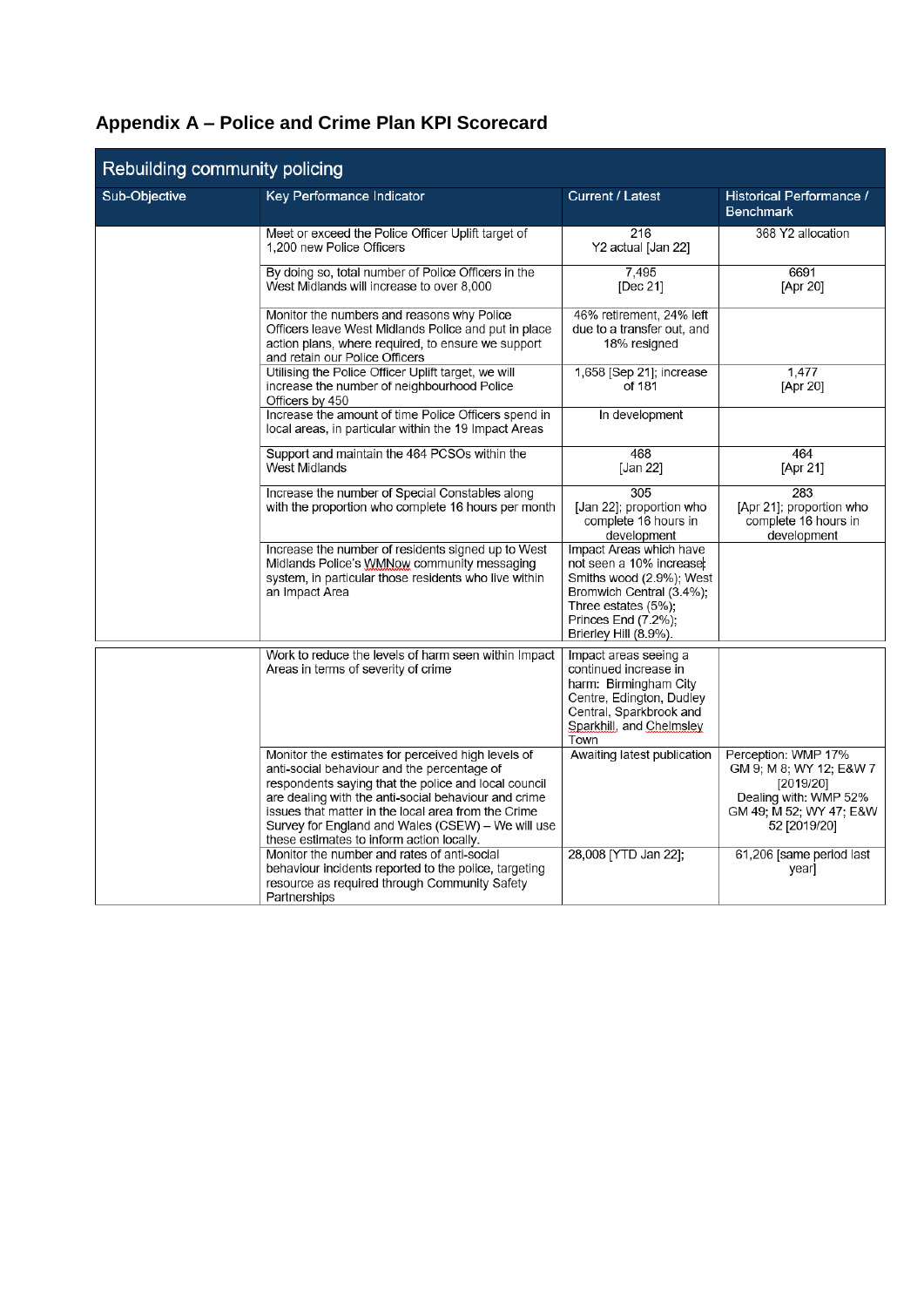| <b>Preventing and Reducing Crime</b>                |                                                                                                                                                                                                   |                                                                                                            |                                                                                                          |
|-----------------------------------------------------|---------------------------------------------------------------------------------------------------------------------------------------------------------------------------------------------------|------------------------------------------------------------------------------------------------------------|----------------------------------------------------------------------------------------------------------|
| Sub-Objective                                       | Key Performance Indicator                                                                                                                                                                         | Current                                                                                                    | <b>Historical Performance/</b><br><b>Benchmark</b>                                                       |
|                                                     | Reduce the number of outstanding suspects for<br>Domestic Abuse offences awaiting investigation                                                                                                   | 2362 suspects; 2674<br>crimes<br>965 suspects; 1063<br>crimes (Repeat DA) [Jan<br>21]                      |                                                                                                          |
|                                                     | Reduce the repeat rates for Domestic Abuse<br>offences, both in terms of repeat offenders and<br>victims                                                                                          | 999 victims; 1086<br>suspects [Oct 21]                                                                     |                                                                                                          |
|                                                     | Reduce the length of time Rape investigations<br>take within West Midlands Police                                                                                                                 | 405 investigations<br>concluded<br>85 days average<br>[Oct $21$ ]                                          |                                                                                                          |
| Violence against<br>women and girls                 | Reduce the proportion of DA cases where the<br>suspect is released under investigation rather<br>than being bailed with conditions                                                                | In development                                                                                             |                                                                                                          |
|                                                     | Increase the proportion of breaches (DVP<br>notices; non-molestation orders) which result in<br>an arrest                                                                                         | Positive outcome rate<br>30% [YTD Jan 22]                                                                  | 35% [Same period 2020/21];<br>55% [Same period 2019/20]                                                  |
|                                                     | Increase the number of Domestic Abuse<br>offenders which are managed through<br>IOM/Probation                                                                                                     | In development                                                                                             |                                                                                                          |
|                                                     | Monitor the number of reports via the National<br>Referral Mechanism which relate to Modern<br>Slavery and work to build a more accurate<br>picture of Modern Slavery within the West<br>Midlands | 594 (non-crime)<br>978 (crime) [YTD Jan<br>22]                                                             | 441 (non-crime)<br>698 (crime) [Same period 2020/21]                                                     |
| <b>Bringing offenders to</b><br>justice             | Identify the reasons for and ultimately reduce the<br>number of investigations which are discontinued<br>due to insufficient evidence where the victim                                            | DA OC15 19%; OC16<br>74%                                                                                   | DA: OC15 23%: OC16 65%<br>Rape: OC15 21%; OC16 40%<br>[Same period 2019/20]                              |
|                                                     |                                                                                                                                                                                                   |                                                                                                            |                                                                                                          |
|                                                     | supports police action (Outcome 15) and where<br>victims feel unable to support police action<br>(Outcome 16)                                                                                     | Rape: OC15 13%; OC16<br>56%<br>[YTD Jan 22]                                                                |                                                                                                          |
|                                                     | Increase the positive outcome rates for Domestic<br>Abuse, Rape, and Stalking and Harassment<br>offences above levels where they have typically<br>been historically                              | DA 4%; S&H 2%; Rape<br>2% [YTD Jan 22]                                                                     | DA>6%; Rape>5%; S&H>8%<br>[Target]                                                                       |
|                                                     | Monitor the number of drug trafficking offences<br>recorded by West Midlands Police, directing<br>resource appropriately to tackle supply                                                         | 1,968 [YTD Jan 22]                                                                                         | 1,326 [Same period 2019/20]                                                                              |
|                                                     | Monitor the number of reports via the National<br>Referral Mechanism which are flagged as<br>County Lines related                                                                                 | 124<br>$[Jan - Dec 21]$                                                                                    | 89<br>$[Jan - Dec 20]$                                                                                   |
|                                                     | Increase/improve disruption activity by West<br>Midlands Police as part of pro-active drug supply<br>investigations                                                                               | 1685 total disruptions; Of<br>which, 286 County lines<br>disruptions have been<br>recorded<br>[YTD Nov 21] | 372 total disruptions<br>[Same period 2020/21]                                                           |
| <b>Reducing the harm</b><br>caused by illicit drugs | Monitor the number of drug related deaths in<br>West Midlands, acting accordingly where there<br>are significant increases                                                                        | 455 deaths; 5.5 rate<br>$[2018 - 2020]$<br>{GMP: 554; 6.9 /<br>Merseyside: 378; 9.6 /                      | 335 deaths; 4.1 rate [2015-2017]<br>{GMP: 480; 6.0 / Merseyside: 280;<br>7.1 / West Yorkshire: 381; 5.7} |
|                                                     | [deaths related to drug misuse]                                                                                                                                                                   | West Yorkshire: 500;<br>7.6                                                                                |                                                                                                          |
|                                                     | Increase the number of suspect/offenders in<br>custody being referred into drug treatment where<br>a need is identified                                                                           | 1,229 [2021]                                                                                               | 1,087 [2020]                                                                                             |
|                                                     | Monitor proportionality in the use of diversion                                                                                                                                                   | Monitored as part of the<br><b>Reducing Reoffending</b><br>Delivery Group                                  |                                                                                                          |
|                                                     | Increase the use of Out of Court Disposals for<br>low level drug offences, such as those given via<br>the DIVERT programme                                                                        | Monitored as part of the<br>Reducing Reoffending<br><b>Delivery Group</b>                                  |                                                                                                          |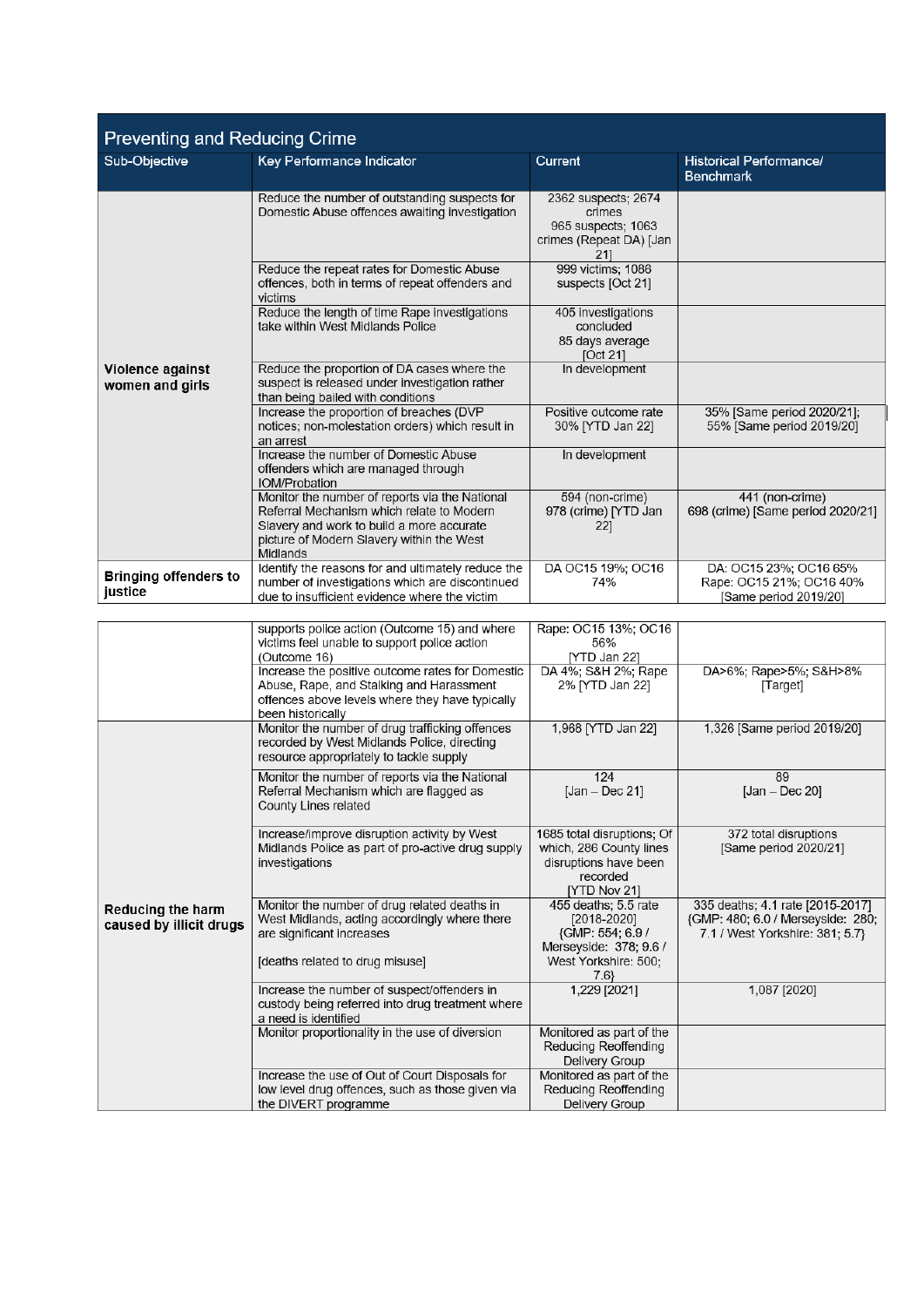| <b>Reducing acquisitive</b><br>crime    | Reduce the numbers of neighbourhood crimes<br>(residential burglary, robbery of personal<br>property, theft from the person and vehicle theft)<br>committed within the West Midlands, achieving<br>reductions on the numbers/rates seen in<br>2019/20 for Residential burglary, Robbery of<br>personal property, Theft from the person, Theft,<br>or unauthorised taking, of a motor vehicle | Burglary 12,478;<br>Robbery 5,858; vehicle<br>theft 10,061; Theft from<br>the person 3,149<br>[YTD Jan 22]                                                                  | Burglary: 15,375; Robbery: 6,050;<br>Vehicle theft: 8,188; Theft from the<br>person: 2,537 [Same period<br>2019/201                    |
|-----------------------------------------|----------------------------------------------------------------------------------------------------------------------------------------------------------------------------------------------------------------------------------------------------------------------------------------------------------------------------------------------------------------------------------------------|-----------------------------------------------------------------------------------------------------------------------------------------------------------------------------|----------------------------------------------------------------------------------------------------------------------------------------|
|                                         | Monitor victims of fraud within the West Midlands<br>as reported by Action Fraud, identifying<br>emerging areas or victims who are at particular<br>risk of fraud.                                                                                                                                                                                                                           | 15,869<br>[YTD Dec 21]                                                                                                                                                      | 14,718<br>[Same period 2020/21]                                                                                                        |
| <b>Reducing cybercrime</b><br>and fraud | Where a fraud report is forwarded on by Action<br>Fraud to West Midlands Police for investigation, I<br>will monitor outcomes and ensure West Midlands<br>Police are compliant with the City of London<br>Police returns process.                                                                                                                                                            | Awaiting latest return                                                                                                                                                      | Compliance: 100%<br>Judicial outcome: 2%<br><b>NFA: 83%</b><br>Outstanding: 15%<br>Apr 19 to Mar 20 with HOCR<br>outcomes up to Mar 21 |
| <b>Reducing business</b>                | Monitor recorded business crime, using the<br>insights to direct resources where needed and<br>engage with businesses to reduce the risk of<br>crime for Burglary, Robbery, Bilking, Shoplifting                                                                                                                                                                                             | 34,495 total; 3,124<br>burglary; 719 robbery;<br>3,469 bilking; 10,604<br>shoplifting<br>[YTD Jan 22]                                                                       | 39,281 total; 4,535 burglary; 864<br>robbery; 4,579 bilking; 12,948<br>shoplifting<br>[Same period 2019/20]                            |
| crime                                   | Monitor assaults on retail and other workers<br>recorded by West Midlands Police, assessing<br>when peak periods of assaults occur and taking<br>action if there are significant increases                                                                                                                                                                                                   | 362 [YTD Jan 22]<br>*Provisional data                                                                                                                                       |                                                                                                                                        |
|                                         | Reduce the number of outstanding suspects for<br>serious acquisitive crimes awaiting investigation                                                                                                                                                                                                                                                                                           | Burglary: 178 suspects;<br>172 crimes<br>Robbery: 207 suspects;<br>181 crimes<br>Bilking: 15 suspects; 15<br>crimes<br>Shoplifting: 342<br>suspects; 336 crimes<br>[Jan 22] | New measure                                                                                                                            |

| Increased Confidence in West Midlands Police                                   |                                                                                                                                                                                                                |                                                                                                                |                                                                          |  |
|--------------------------------------------------------------------------------|----------------------------------------------------------------------------------------------------------------------------------------------------------------------------------------------------------------|----------------------------------------------------------------------------------------------------------------|--------------------------------------------------------------------------|--|
| Sub-Objective                                                                  | Key Performance Indicator                                                                                                                                                                                      | Current                                                                                                        | <b>Baseline/Target</b>                                                   |  |
| A police force that                                                            | Utilising the Police Officer Uplift target, we will<br>increase the number of Black, Asian and Minority<br>Ethnic Police Officers by 1,000                                                                     | 1095<br>[Dec 21]                                                                                               | 878<br>[Apr 20]                                                          |  |
| represents the best of the<br><b>West Midlands</b>                             | Monitor disproportionality within the West<br>Midlands Police Force, with a view to increase<br>the representativeness of the force across the<br>following: Workforce, Recruitment, Retention,<br>Progression | Female: 44.02%; Under-<br>represented groups:<br>14.62%; White Other:<br>2.45%                                 | Female: 43.7%; Under-<br>represented groups: 14.0%;<br>White Other: 2.3% |  |
| Understanding,<br>measuring and improving                                      | Monitor victim satisfaction with West Midlands<br>Police, in particular for victims of Domestic<br>Abuse offences, and commit to understanding<br>the ways in which satisfaction can be improved               | Polite and respectful: 85%<br>Understanding: 78%<br>Time taken: 64%<br>Helped with issued: 68%<br>IYTD Jan 221 | $N/A - New measure$                                                      |  |
| public confidence in<br>policing and satisfaction<br>with service              | Monitor the estimates of overall confidence in<br>local police from the Crime Survey for England<br>and Wales (CSEW) - We will use these<br>estimates to inform action locally                                 | N/A - awaiting latest<br>publication                                                                           | <b>WMP 65%</b><br>GM 70; M 74; WY 72; E&W 74<br>[2019/20]                |  |
| <b>Police Powers (Stop and</b><br>Search; Section 163<br>Traffic Stops; Use of | Increase the positive outcome rate for Stops and<br>Searches to no less than 50%                                                                                                                               | 27%<br>[YTD Jan 22]                                                                                            | 50%                                                                      |  |
| Force)                                                                         | Monitor the use of Stops and Searches under<br>Section 60, ensuring that they are used only<br>when absolutely necessary                                                                                       | 342<br>[YTD Jan 22]                                                                                            | 95 [Same period 2020/21]<br>334 [Same period 2019/20]                    |  |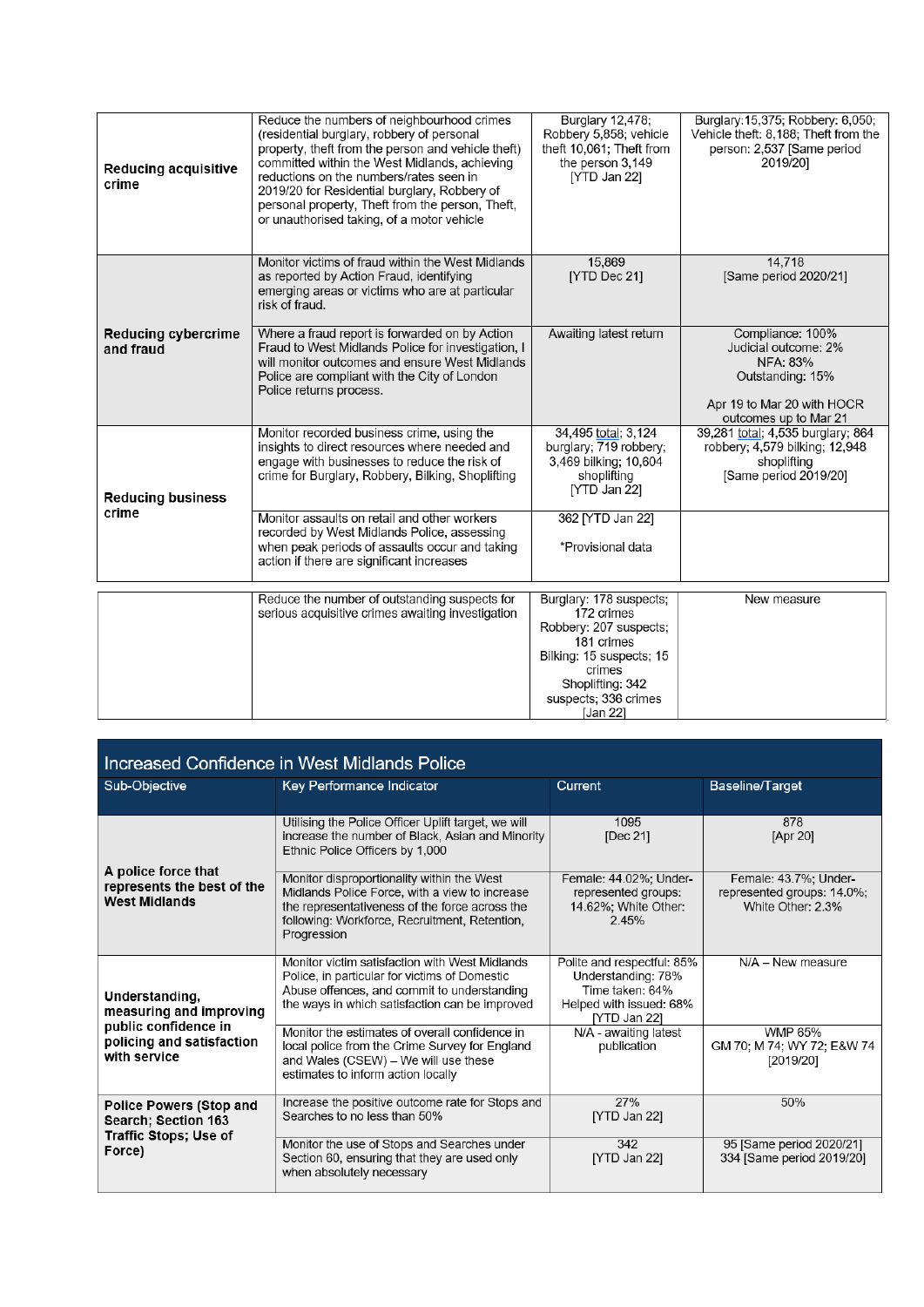|                                                                          | Ensure that the use of body-worn video during<br>Stops and Searches and Use of Force remains<br>at the same level or higher                                 | S&S 95%<br><b>UoF 82%</b><br>[YTD Jan 22]                             | S&S 92%-95%<br>UoF 78%-80%                                                                                                          |
|--------------------------------------------------------------------------|-------------------------------------------------------------------------------------------------------------------------------------------------------------|-----------------------------------------------------------------------|-------------------------------------------------------------------------------------------------------------------------------------|
|                                                                          | Reduce the disproportionality of who is stopped<br>as part of Stops and Searches and for<br>individuals being subjected to Use of Force                     | S&S 2.7 / 4.4; UoF 1.0/3.5<br>[YTD Jan 22]                            | S&S 2.6 / 4.6; UoF 0.9/3.9<br>[Same period 2019/20]                                                                                 |
|                                                                          | Monitor where injuries occur as part of Use of<br>Force, ensuring that cases where serious injury<br>occur are reviewed and action taken where<br>necessary | $\overline{20}$<br>[YTD Jan 22]                                       | 40<br>[Same period 2020/21]<br>48<br>[Same period 2019/20]                                                                          |
| Cadets                                                                   | Increase the capacity of the cadet scheme so<br>that more young people can join                                                                             | Outstanding 2; Good 8;<br>Requires Improvement<br>12; Poor 0 [Oct 21] | Outstanding $> 8$ volunteers<br>average per unit Good 5-7<br>volunteers Requires<br>Improvement 2-4 volunteers<br>Poor<1 volunteers |
|                                                                          | Increase the number of community volunteers in<br>cadet units                                                                                               | 187 [Oct 21]                                                          |                                                                                                                                     |
|                                                                          | Monitor the number of complaints which West<br>Midlands Police receive and reduce the length of<br>time taken to investigate complaints                     | In development                                                        |                                                                                                                                     |
| <b>Complaints and</b><br>misconduct processes<br>that everyone can trust | Increase the use of reflective practice within<br><b>West Midlands Police</b>                                                                               | 98 [Sep 21]                                                           |                                                                                                                                     |
|                                                                          | Monitor the service recovery satisfaction for<br>victims and members of the public who have<br>submitted a complaint                                        | In development                                                        |                                                                                                                                     |
|                                                                          |                                                                                                                                                             |                                                                       |                                                                                                                                     |
|                                                                          | Ensure that West Midlands Police answer 999<br>and 101 calls within the timescales stated in the<br>Citizens Charter                                        | 999: 77% within 10s;<br>average 16s                                   | 999: 85% within 10s; average<br>10 <sub>s</sub>                                                                                     |
| Access to police services                                                | 999: 90% within 10 seconds<br>101: 90% within 3 minutes<br>[Citizens Charter SLA]                                                                           | 101: 41% within 3m;<br>average 8m44s<br>[YTD Jan 22]                  | 101: 67% within 3m; average<br>3m45s<br>[Same period 2020/21]                                                                       |
|                                                                          | Where Police Officers need to attend an incident<br>(Priority 1 and Priority 2), ensure that they arrive<br>within the timescales stated in the Citizens    | P1: 41% within 15m;<br>median 16m19s                                  | P1: 46% within 15m; median<br>14m39s                                                                                                |
|                                                                          | Charter                                                                                                                                                     | P2: 31% within 60m;<br>media 1h26m31s<br>[YTD Jan 22]                 | P2: 31% within 60m; media<br>1h04m05s<br>[Same period 2020/21]                                                                      |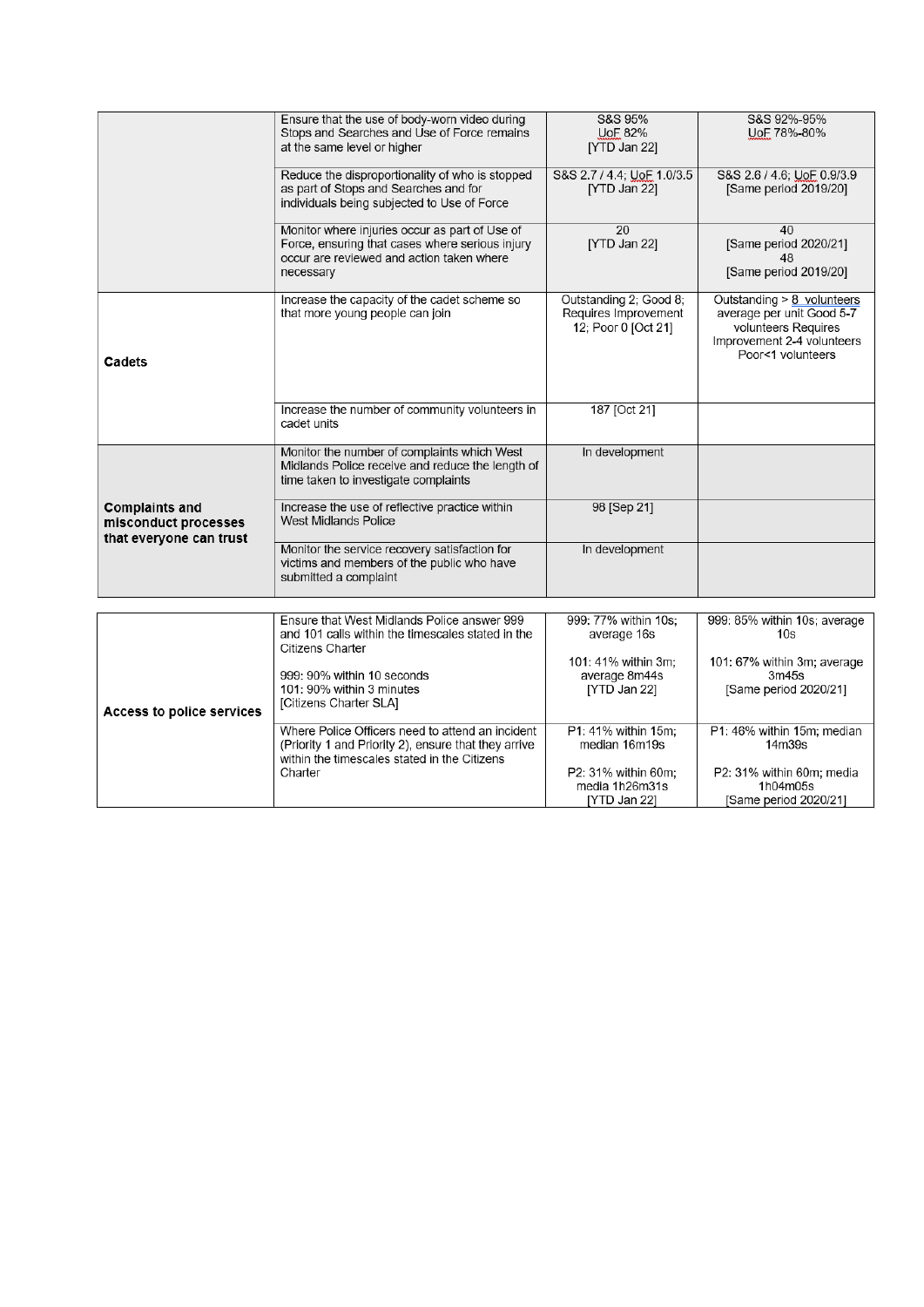# Supporting the workforce, organisational change and new technology

| Sub-Objective                                   | Key Performance Indicator                                                                                                                                           | Current                                              | <b>Historical Performance/</b><br><b>Benchmark</b>         |
|-------------------------------------------------|---------------------------------------------------------------------------------------------------------------------------------------------------------------------|------------------------------------------------------|------------------------------------------------------------|
|                                                 | Monitor the attendance rates within West<br>Midlands Police and in particular absences due<br>to mental ill health, providing programmes of<br>support where needed | 92.22%; 1.9% of total<br>working days<br>[Dec $21$ ] | 95.4% [2020/21]<br>1.5% of total working days<br>[2020/21] |
| Performance management<br>of officers and staff | Monitor referrals to occupational health, ensuring<br>that there is no delay in Police Officers and Staff<br>getting an appointment                                 | 10 days<br>[Sept 21]                                 | $14-21$ days                                               |
|                                                 | Increase staff survey engagement rates and<br>monitor wellbeing survey results                                                                                      | Awaiting next survey                                 | Completion Rate: 44%;<br>Engagement Rate: 75%              |
|                                                 | Monitor incidents where Police Officers are<br>assaulted whilst on duty and what action is taken<br>against the offender                                            | 1,924; 49% PO<br>[YTD Jan 22]                        | 1,312; 66% PO<br>[Same period 2019/20]                     |
|                                                 | Reduce CO2/ m2 from energy usage within the<br>West Midlands Police estate                                                                                          | 18.54 kg of CO2 per m2<br><b>NIA</b><br>[Apr-Jun 21] | 19.41 kg of CO2 per m2 NIA<br>[Apr-Jun 20]                 |
| A greener West Midlands<br>Police               | Reduce CO2/km average travelled by the fleet<br>by ensuring that vehicle service appointments<br>are kept and through the monitoring of driving<br>behaviours       | 256 g per kilometre [Jul-<br>Sep 21]                 | 218 g per kilometre (2018/19)                              |

# An efficient and effective criminal justice system

| Sub-Objective | Key Performance Indicator                                                                                                                                                                            | Current                                                            | <b>Historical Performance/</b><br><b>Benchmark</b> |
|---------------|------------------------------------------------------------------------------------------------------------------------------------------------------------------------------------------------------|--------------------------------------------------------------------|----------------------------------------------------|
|               | Increase the use of Out of Court Disposals where<br>offenders are eligible                                                                                                                           | Monitored as part of the<br>Reducing Reoffending<br>Delivery Group |                                                    |
|               | Monitor offence types along with demographic<br>breakdowns of offenders to highlight potential gaps<br>in the Out of Court Disposals available                                                       | Monitored as part of the<br>Reducing Reoffending<br>Delivery Group |                                                    |
|               | Monitor disproportionality within the Criminal Justice<br>System, with a focus on age, gender and ethnicity<br>across: arrests, police outcomes, prosecution<br>outcomes, remand status, reoffending | Monitored as part of the<br>Reducing Reoffending<br>Delivery Group |                                                    |

# Supporting victims and witnesses

| Sub-Objective | Key Performance Indicator                                                                                                                                 | Current        | <b>Historical Performance/</b><br><b>Benchmark</b> |
|---------------|-----------------------------------------------------------------------------------------------------------------------------------------------------------|----------------|----------------------------------------------------|
|               | Monitor the number of victims supported by<br>commissioned services and assess any gaps<br>between numbers supported and the number of<br>victims overall | In development |                                                    |
|               | Monitor offence types along with demographic<br>breakdowns of both victims and offenders to<br>highlight potential gaps in service provision              | In development |                                                    |
|               | Monitor where individuals are more likely to be<br>victimised multiple times and ensure appropriate<br>services are in place                              | In development |                                                    |